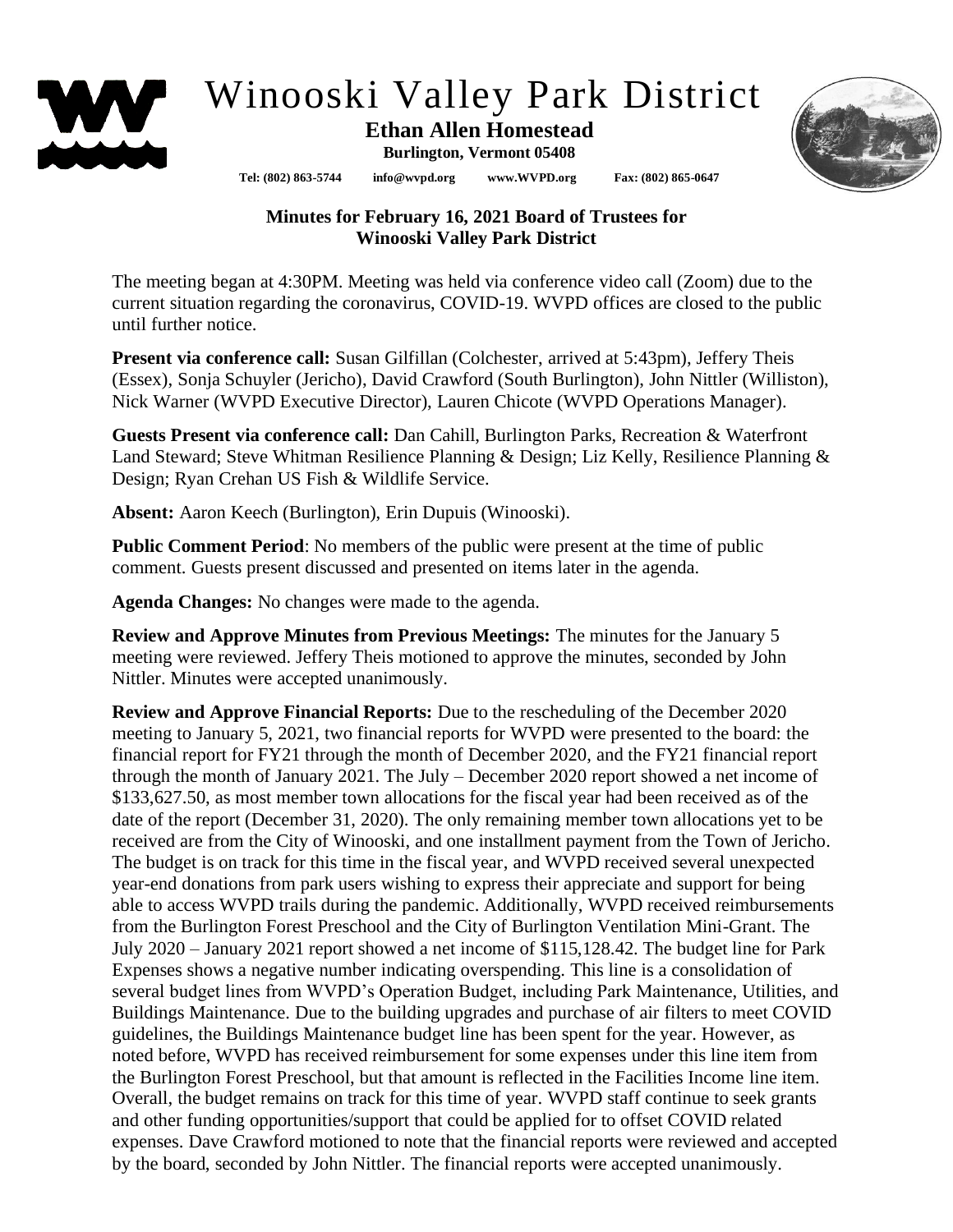The warrants reports summarizing spending for the months of December 2020 and January 2021 were shared with Treasurer, Dave Crawford, prior to the meeting for review. Dave noted he received the reports and accepted them.

The Treasurers reports for December 2020 and January 2021 for the Ethan Allen Homestead Museum was presented and reviewed by the board. The Museum continues to do well even with limited hours and tour capacity this past season due to COVID-19 limitations. Their bank accounts show enough to get them through to next season, and they continue to provide online/virtual content.

**Updates from Executive Director and Operations Manager:** Executive Director, Nick Warner, updated the board on the Allen House roof project by the Ethan Allen Homestead Museum. Shingles for the roof will be delivered later this week for construction to begin soon. While the Museum was denied a Historic Preservation grant from the State, Dan O'Neil, EAHM Executive Director, has met with Historic Preservation staff to discuss getting a historic designation applied to entire site of the Ethan Allen Homestead. Nick Warner gave background information on this issue – the Allen House is not deemed historic enough due to extensive renovations to the building during its discovery and separation from another structure on the site. Getting a historic designation on the entire site would be a path forward for future grant and funding opportunities, and WVPD staff is supportive of this effort.

Nick Warner also gave an update on communications with member towns in preparation of Town Meeting Day coming up on March 2nd. WVPD has presented its FY22 Budget to all member-towns, met with Select Boards/City Councils as needed, and have received positive feedback with no indication of changes needing to be made. WVPD is waiting until after Town Meeting Day and budgets voted upon to make decisions on seasonal staff and other programmatic matters for the upcoming work season.

Lauren Chicote, Operations Manager, updated the board on a grant application that was submitted to the Lake Champlain Basin Program for upgrades to park information kiosks and maps. Notification of grant award status will be made in early spring.

**Presentation by Dan Cahill, Burlington Conservation Board:** Dan Cahill, Land Steward for the City of Burlington's Parks, Recreation & Waterfront, on behalf of the Burlington Conservation Board gave a presentation on the City's Climate Change Addendum to the City's Open Space Protection Plan. Consultants Steve Whitman and Liz Kelly from Resilience Planning & Design, LLC working with the City supported the presentation. After the presentation explaining the need for the focus on nature-based climate change solutions and the addendum public process, the board discussed with the presenters how this will impact and benefit the Park District, being one of the major landowners/managers within the city. Dan Cahill explained that the plan is a tool that can be used to inform and guide prioritization on projects within the city, and that the Park District can also use the plan as a point of reference in a similar way. The website for the [Open Space Addendum](https://www.burlingtonvt.gov/DPI/CB/Open-Space-Addendum) [\(https://www.burlingtonvt.gov/DPI/CB/Open-](https://www.burlingtonvt.gov/DPI/CB/Open-Space-Addendum)[Space-Addendum\)](https://www.burlingtonvt.gov/DPI/CB/Open-Space-Addendum) was shared with the board, and the board was invited to a summit taking place on March 29<sup>th</sup>. It was requested that WVPD and the board help spread the word about the process and the summit by sharing the website and information about the summit – WVPD will be sharing this information on their website and social medias. The board expressed support for the addendum and look forward to future updates.

**Presentation by Ryan Crehan, USFW on new trail development:** Ryan Crehan, Biologist with US Fish & Wildlife Service Habitat Restoration presented on two trail projects that USFW could provide funding and staff support on: 1) Proposed Winooski Discovery Trail that would connect existing protected natural areas (Casavant Natural Area, Woodside Park) as well as to downtown Winooski and Burlington's trail network. 2) Removing the old trail infrastructure